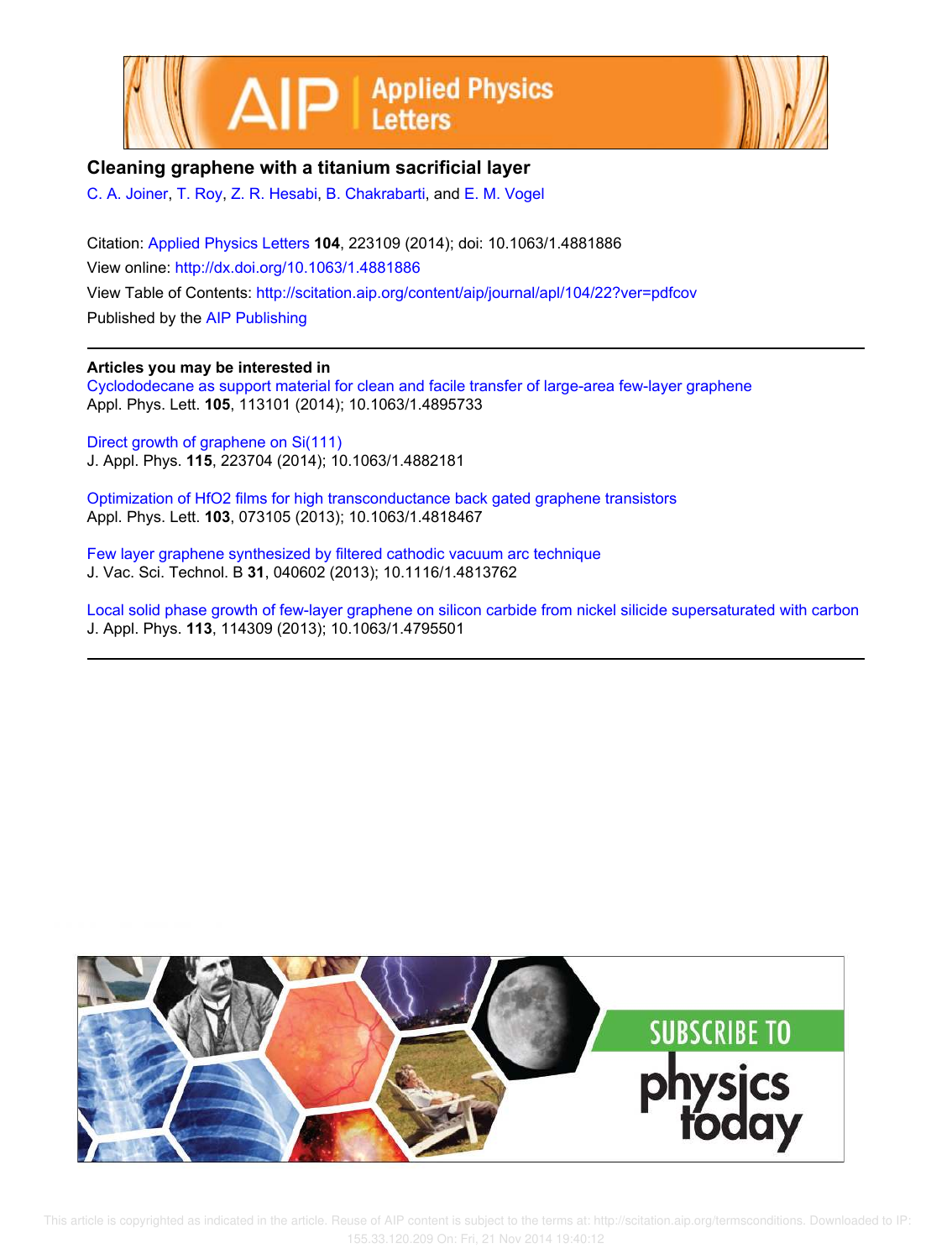

## Cleaning graphene with a titanium sacrificial layer

C. A. Joiner,  $1, a)$  T. Roy,  $1$  Z. R. Hesabi,  $1$  B. Chakrabarti,  $1, a$  and E. M. Vogel $1$ <sup>1</sup>School of Materials Science and Engineering, Georgia Institute of Technology, Atlanta, Georgia 30332, USA <sup>2</sup>Department of Materials Science and Engineering, The University of Texas at Dallas, Richardson, Texas 75080, USA

(Received 25 February 2014; accepted 26 May 2014; published online 4 June 2014)

Graphene is a promising material for future electronic applications and chemical vapor deposition of graphene on copper is a promising method for synthesizing graphene on the wafer scale. The processing of such graphene films into electronic devices introduces a variety of contaminants which can be difficult to remove. An approach to cleaning residues from the graphene channel is presented in which a thin layer of titanium is deposited via thermal e-beam evaporation and immediately removed. This procedure does not damage the graphene as evidenced by Raman spectroscopy, greatly enhances the electrical performance of the fabricated graphene field effect transistors, and completely removes the chemical residues from the surface of the graphene channel as evidenced by x-ray photoelectron spectroscopy.  $\odot$  2014 AIP Publishing LLC. [http://dx.doi.org/10.1063/1.4881886]

Graphene grown on copper via chemical vapor deposition (CVD) is a promising candidate for the fabrication of graphene based devices on a large scale.<sup>1</sup> One key issue preventing graphene from being fully integrated into conventional complementary metal oxide semiconductor (CMOS) processing is the sensitivity of graphene to processing conditions. $2-5$  The transfer of CVD grown graphene and the conventional photolithography processes used in the fabrication of graphene devices have been shown to leave behind residue negatively impacting device performance.<sup>6</sup> To date, several techniques for the cleaning of graphene such as thermal annealing,<sup>7</sup> electrical current annealing,<sup>8</sup> plasma cleaning,<sup>9</sup> and chloroform treatments<sup>10</sup> have been used with varying degrees of success. While high temperature annealing under a high vacuum environment has been shown to completely remove residues from the graphene surface, $11$ there is concern that annealing for extended periods may result in degradation of the metal contacts as well as the creation of free radicals from polymer scission which may react with graphene defects as well as making the graphene surface more susceptible to doping from the environment.<sup>12,13</sup> Electrical current annealing has been shown to be an effective means for cleaning individual graphene devices, but has shown limited success in removing residues from large graphene areas. Plasma cleaning processes reported in the literature involve highly reactive oxygen and hydrogen species as well as ion bombardment which results in defect generation in the graphene sheets.<sup>14,15</sup> Chloroform cleaning treatments are not desirable due to its toxicity. Therefore, other methods for the removal of residues introduced during processing are needed in order to fully incorporate graphene into traditional CMOS processing. In this study, we report the use of a sacrificial Ti layer to remove residues from the graphene surface.

CVD graphene on copper purchased from ACS Material, www.acsmaterial.com, was used in this study. The wet transfer process presented in Ref. 11 was used to transfer the graphene from the copper to a  $Si/SiO<sub>2</sub>$  substrate (90 nm) thermal oxide). Back gated field effect transistors (FETs) were fabricated using conventional photolithography and e-beam evaporation for the deposition of Ni contacts capped with Au. Three sets of devices (15 devices per set) were fabricated using graphene from the same copper foil (i.e., graphene grown during the same run) and transferred to a substrate cleaved from the same  $Si/SiO<sub>2</sub>$  wafer to prevent run-to-run variations in the data. The first set of devices, labeled "as-is," did not receive any post fabrication treatments following device fabrication. The second set of devices, labeled "HF-cleaned," was treated with a 200:1 DI:HF solution for 30 s. The third set of devices, labeled "Ti-cleaned," had 2 nm of Ti deposited via e-beam evaporation at a rate of 1 Å/s and was subsequently etched using a 200:1 DI:HF solution until the Ti was completely removed as evidenced by x-ray photoelectron spectroscopy (XPS). The thickness of 2 nm was chosen as the thickness was sufficient to provide complete coverage of the graphene and did not require a significant etch time to remove. Thicker depositions are not expected to impact the cleaning procedure other than increasing the etch time required to fully remove the Ti layer. The deposition rate was chosen due to system calibration settings and is not expected to significantly impact the cleaning procedure. All electrical measurements were carried out in a Lakeshore cryogenic probe station under vacuum  $(5 \times 10^{-6}$  Torr) following an overnight 80 °C *in situ* anneal in order to remove environmental adsorbates from the graphene channel.<sup>11</sup>

Figure 1 shows a summary of the electrical characterization of the prepared devices. The mobility, intrinsic or impurity carrier concentration, and minimum conductance point were extracted from the  $I_d - V_g$  curves using a method outlined elsewhere. $16,17$  The mobility, impurity carrier concentration, and minimum conductance point can give a clear indication in the amount of contamination on the graphene channel. Contamination on the graphene channel acts as scattering centers for the charge carriers, decreasing the mobility due to increased scattering. Contamination on the

a)Author to whom correspondence should be addressed. Electronic mail: cjoiner3@gatech.edu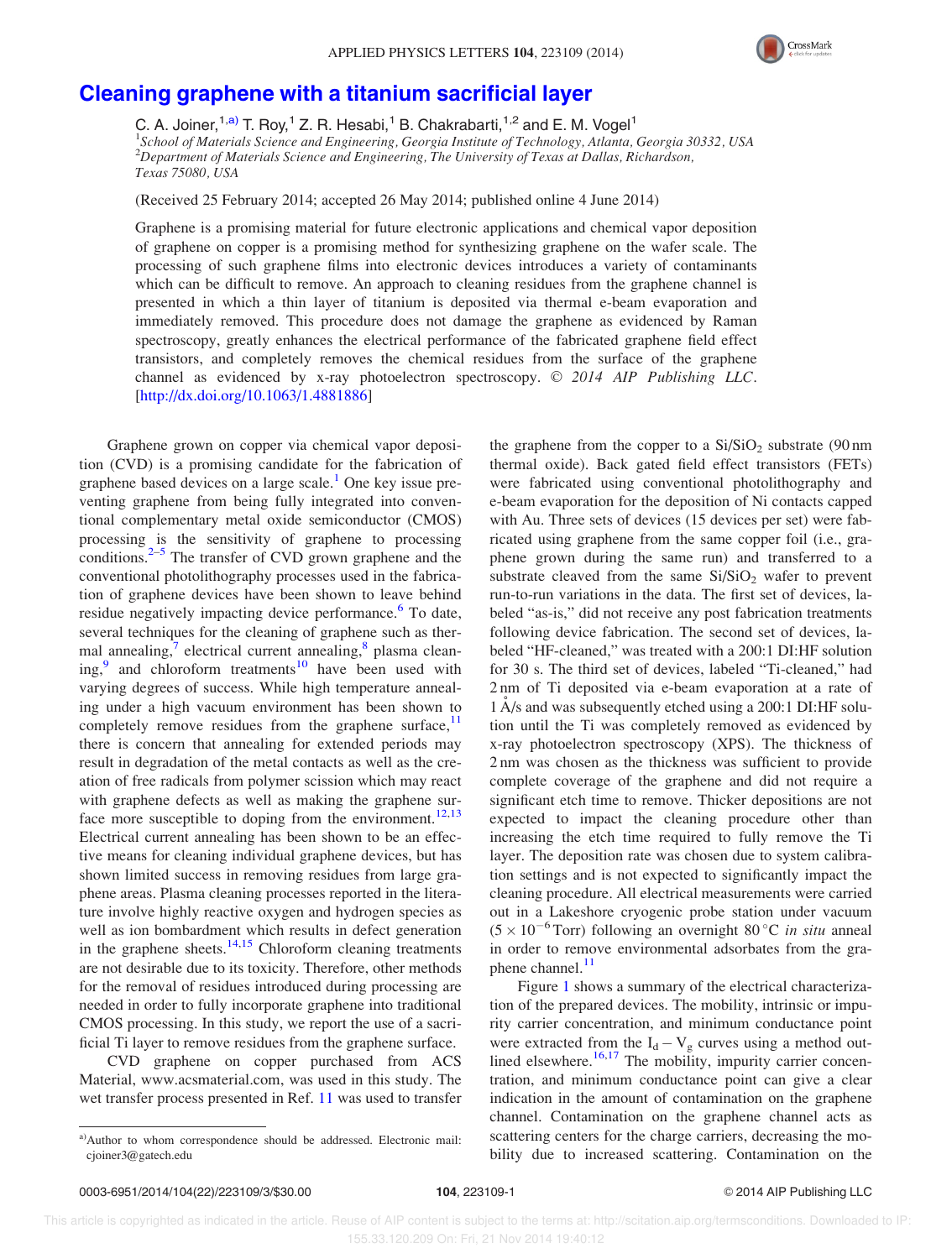

FIG. 1. (a) Mobility measurements of the as-is, HF-cleaned, and Ti-cleaned devices. Ti cleaning results in the highest mobility. (b) Intrinsic or impurity carrier concentration measurements. The Ti cleaning results in a significant improvement. (c) Minimum conductance point measurements. The Ti-Clean devices shift towards the intrinsic point of graphene while the HF cleaning shifts away from the intrinsic point of 0 V.

surface can also act as dopants, injecting additional charge carriers into the graphene channel resulting in a rise of the impurity carrier concentration. The minimum conductance point of the graphene can be impacted by the introduction of charge inhomogeneity from the contamination in the form of electron/hole puddles or charged contamination species. Figure  $1(a)$  shows the mobility of the devices. The as-is devices have an average mobility of  $1142 \text{ cm}^2 \text{ V}^{-1} \text{ s}^{-1}$ . The HF-cleaned devices saw an increase in average mobility up to 1806 cm<sup>2</sup> V<sup>-1</sup> s<sup>-1</sup> suggesting partial removal of the contamination, while the Ti-cleaned devices showed the largest average mobility of 2235 cm<sup>2</sup> V<sup>-1</sup> s<sup>-1</sup>. From Figure 1(b), the impurity carrier concentration is slightly reduced

following the HF cleaning, but is not as effective as the Ti removal process which reduces the impurity carrier concentration from  $9.41 \times 10^{11}$  cm<sup>-2</sup> to  $4.98 \times 10^{11}$  cm<sup>-2</sup>. Figure  $1(c)$  shows the minimum conductance point of the graphene devices. The as-is samples have an average minimum conductance point of 7.09 V. The HF cleaned samples show an increase in the minimum conductance point to 14.4 V, suggesting an increase in charge inhomogeneity on the graphene surface possibly due to the addition of fluorine or hydrogen to the graphene or due to changes in the underlying substrate resulting from HF exposure. The Ti cleaning procedure results in the minimum conductance point moving to 2.48 V, closer to the intrinsic minimum conductance point of 0 V for graphene indicating a removal of contamination from the channel.

The impact of the cleaning procedures on the graphene was characterized using Raman spectroscopy. The Raman characterization was performed in a Thermo Scientific Nicolet Almega XR using an excitation wavelength of 488 nm. As can be seen in Figure  $2(a)$ , the D-band is similar for graphene from all three processes, signifying that the e-beam evaporation of Ti and the chemical etching process do not damage the graphene. The G band position shifts from  $1582 \text{ cm}^{-1}$  to  $1572 \text{ cm}^{-1}$  after Ti deposition as seen in Figure 2(b), suggesting that the metal deposition causes doping in the channel.<sup>18</sup> Figure 2(b) also shows that following the removal of Ti from



FIG. 2. (a) The Raman spectra for the as-is, HF-cleaned, and Ti-Cleaned samples (both before and after Ti removal). For all samples, the 2D/G ratio is greater than 2:1 indicating monolayer samples. The D peak is negligible in all four spectrums indicating no damage occurs to the graphene during the processing of the devices or during the cleaning procedure. The 2D, G, and D peak positions are labeled with their respective letter designations. (b) The G peak of the as-is, HF-cleaned, and Ti-cleaned samples. Shifting in the spectrum signifies doping, with Ti-cleaning being the closest to the intrinsic position of 1580 cm<sup>-</sup> .